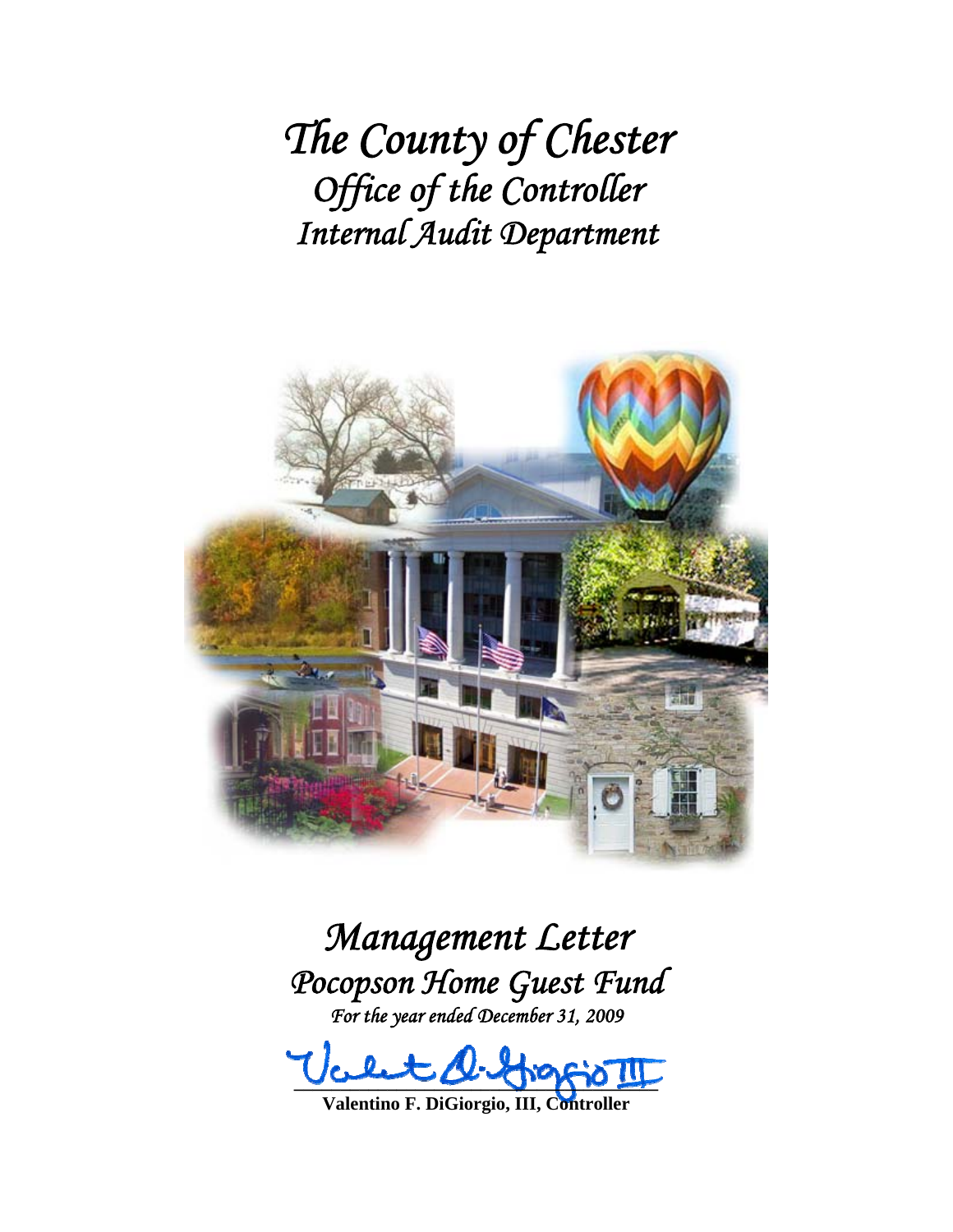#### **To: David A. Holland, Administrator Pocopson Home**

## *Introduction*

On January 10, 2011, Internal Audit completed an audit of the *Pocopson Home Guest Fund (Fund)* for the year ended December 31, 2009. Carissa Petrelia was the auditor-in-charge. Internal Audit is required by County Code to review county offices annually to ensure compliance with policies and procedures and to assess their overall internal control structure. The scope of our audit included a review of the following:

- Cash and Petty Cash
- Cash Receipts
- Cash Disbursements
- Voided Transactions
- Overall Compliance.

We conducted our audit in accordance with generally accepted auditing standards and standards applicable to financial audits contained in *Government Auditing Standards* published by the Comptroller of the United States. We have also issued our Independent Auditor's Report on compliance and internal control over financial reporting concurrent with this management letter. Disclosures and other information in that report (also dated January 10, 2011) should be considered in conjunction with this management letter.

## *Executive Summary*

The management and staff of the Pocopson Home are, in all material respects, in compliance with federal and Commonwealth regulations applicable to the maintenance of the *Fund*. There were no matters of a significant or insignificant nature related to internal or procedural controls noted during this audit.

The management and staff of the Pocopson Home should be commended for their dedication to excellence. Internal Audit offers its compliments to an extremely knowledgeable and welltrained staff.

We want like to thank the accounting director and the accounting staff for their cooperation and assistance during the course of this audit.

Please feel free to contact our office at (610) 344-6064 should you have any questions or concerns.